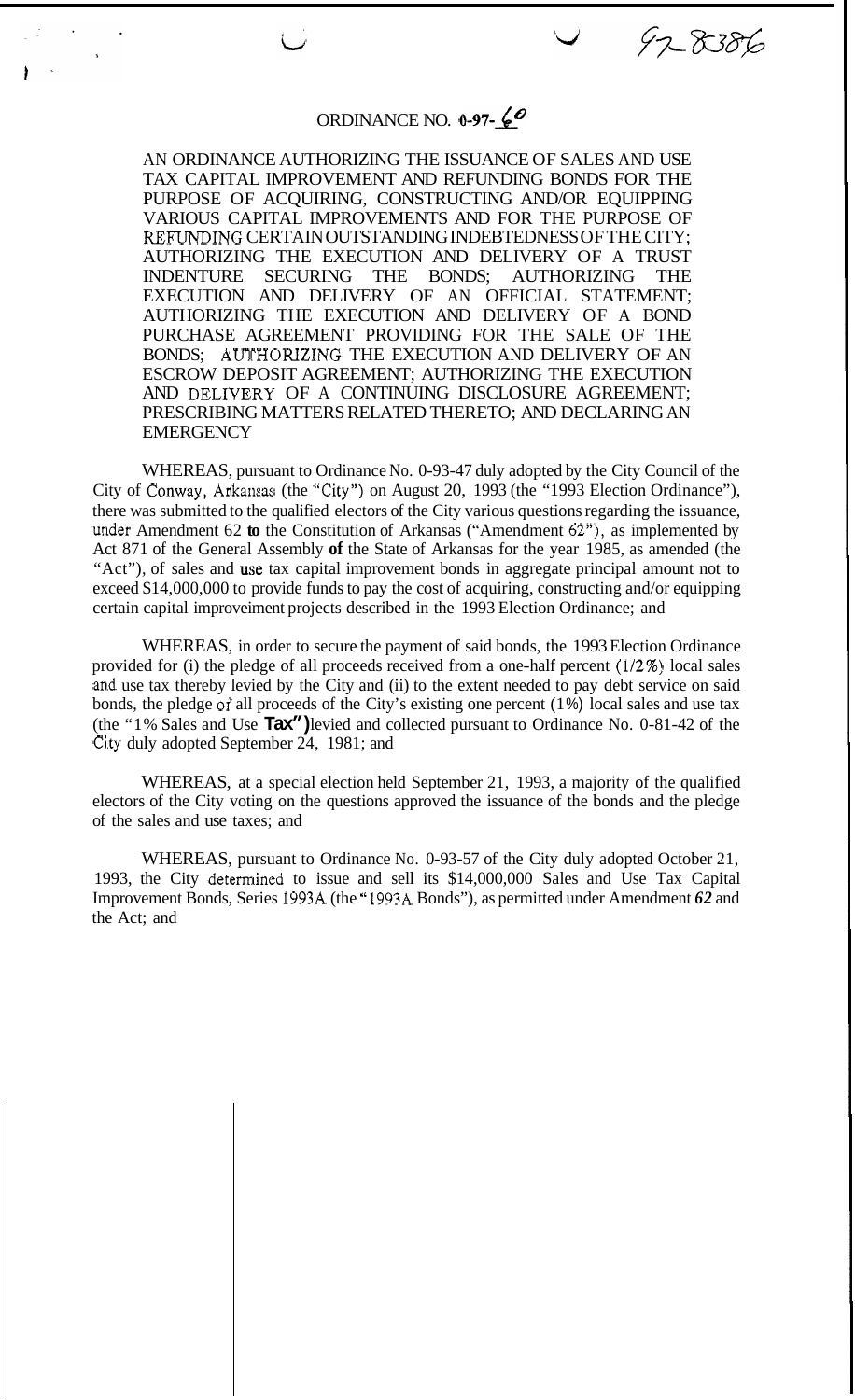97-8387

WHEREAS, pursuant to Amendment 62 and the Act, the City is permitted to issue sales and use tax capital improvement refunding bonds to refund existing indebtedness of the City secured by and payable from local sales and use taxes; and

WHEREAS, due to a decline in interest rates, the refunding of the 1993A Bonds will result in significant debt service savings to the City; and

WHEREAS, pursuant to Ordinance No. 0-97-45 of the City duly adopted on September 2, 1997 (the "1997 Election Ordinance"), there was submitted to the qualified electors of the City various questions regarding the issuance, under Amendment 62 and the Act, of sales and use tax capital improvement bonds in aggregate principal amount not to exceed \$25,665,000 to provide funds to pay the cost of acquiring, constructing and/or equipping various capital improvements in the City described in the 1997 Election Ordinance, said bonds to be secured by (i) the pledge of all proceeds received from a one-half percent  $(1/2\%)$  local sales and use tax (the "1/2% Sales and Use Tax") levied by the City in the 1997 Election Ordinance and (ii) to the extent needed to pay debt service on said bonds, the pledge of all proceeds of the 1% Sales and Use Tax; and

WHEREAS, at a special election held October 7, 1997, a majority of the qualified electors of the City voting on the questions approved the issuance of said bonds and the pledge of the 1/2% Sales and Use Tax and the 1% Sales and Use Tax; and

WHEREAS, the City has now determined to issue and sell its \$25,665,000 Sales and Use Tax Capital Improvement Bonds, Series 1997A (the "Series 1997A Bonds"), and to issue and sell its \$6,570,000 Sales and Use Tax Capital Improvement Bonds, Series 1997B Refunding (the "Series 1997B Refunding Bonds"), as permitted under Amendment 62 and the Act (collectively, the Series 1997A Bonds and the Series 1997B Refunding Bonds shall be referred to herein as the "Series 1997 Bonds"); and

WHEREAS, in order to prescribe the terms of and security for the Series 1997 Bonds, the City has made arrangements to enter into a Trust Indenture to be dated as of December 1, 1997 (the "Indenture"), by and between the City and First Commercial Trust Company, National Association, Little Rock, Arkansas, as trustee (the "Trustee"), a form of which is presented to and before this meeting; and

WHEREAS, the City has made arrangements for the sale of the Series 1997 Bonds to Stephens Inc., of Little Rock, Arkansas, and Crews & Associates, Inc., of Little Rock, Arkansas (collectively, the "Underwriters"), and in connection therewith has prepared and distributed a Preliminary Official Statement dated November 10, 1997 (the "Preliminary Official Statement"), a copy of which is presented to and before this meeting; and

WHEREAS, there has been submitted to the City by the Underwriters a Bond Purchase Agreement dated November 20, 1997 (the "Bond Purchase Agreement"), providing for the purchase of the Series 1997 Bonds, a copy of which is presented to and before this meeting; and

 $-2-$ 

**RSS03C25**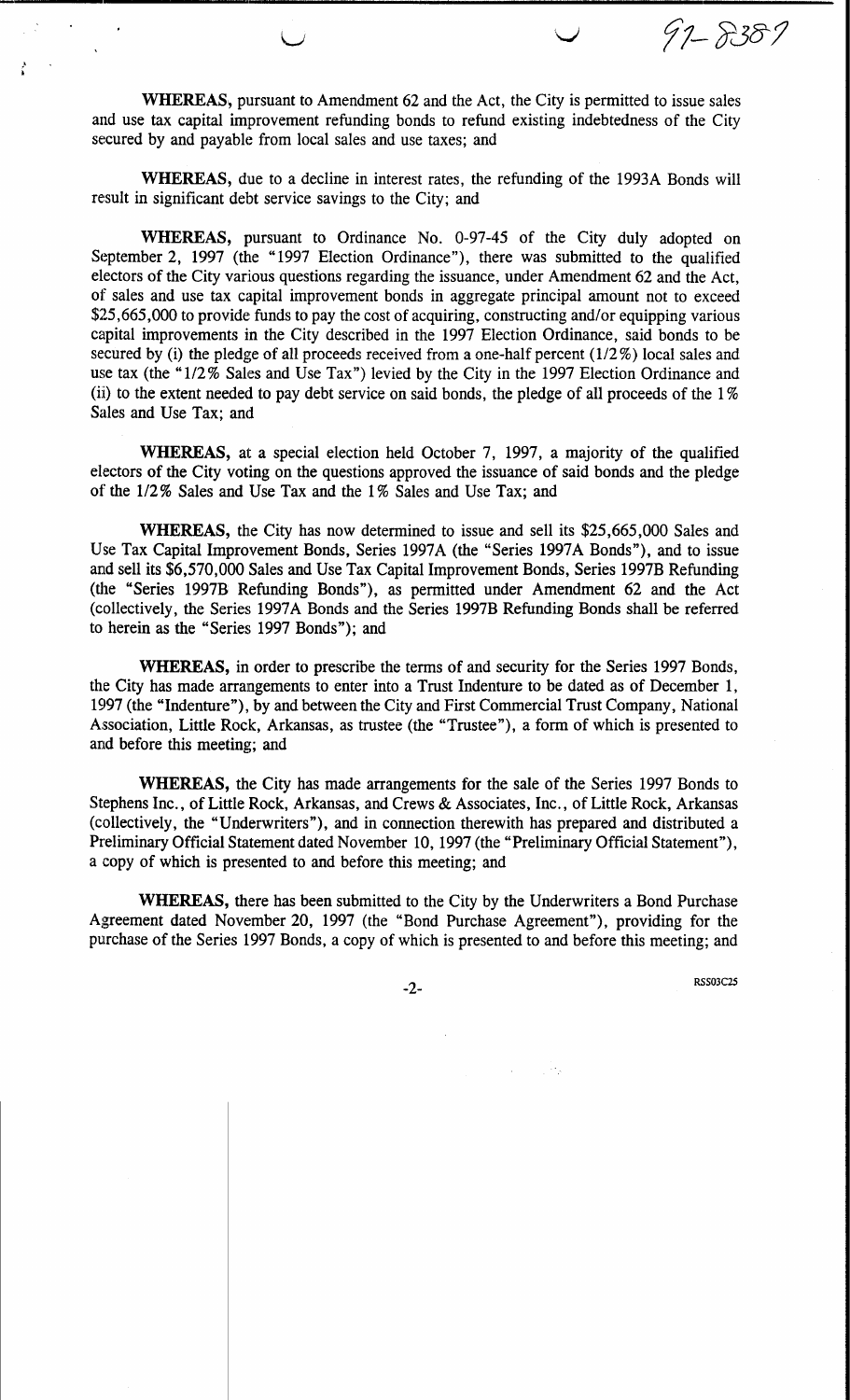WHEREAS, in order to provide for the refunding of the Series 1993A Bonds, the City has made arrangements to enter into an Escrow Deposit Agreement to be dated as of December 1, 1997 (the "Escrow Agreement"), by and between the City and Bank of New York, as escrow trustee (the "Escrow Trustee"), a form of which is presented to and before this meeting; and

WHEREAS, in order to provide for continuing disclosure of certain financial and operating information with respect to the 1/2% Sales and Use Tax, the 1% Sales and Use Tax and the City in compliance with U.S. Securities and Exchange Commission Rule 15c2-12, the City proposes to enter into a Continuing Disclosure Agreement (the "Continuing Disclosure Agreement") with the Trustee, in substantially the form presented to and before this meeting; and

WHEREAS, an open public hearing on the question of the issuance of the Series 1997 Bonds has been held before the City Council of the City on this date, following publication of notice of such public hearing in The Log Cabin Democrat on November 10, 1997.

NOW THEREFORE, BE IT ORDAINED by the City Council of the City of Conway, Arkansas, that:

Section 1. All actions heretofore taken by the City and the Underwriters in connection with the offer and sale of the Series 1997 Bonds, including preparation and distribution of the Preliminary Official Statement, are hereby in all respects ratified and approved.

Section 2. To provide funds for the purpose of acquiring, constructing and/or equipping street improvements, solid waste collection, disposal, compacting and recycling facilities and equipment, public park facilities and equipment, fire fighting facilities and equipment, police station facilities and equipment, and municipal court facilities in the City, and to provide funds for the purpose of refunding the Series 1993A Bonds, there is hereby authorized the issuance of bonds of the City pursuant to Amendment 62 and the Act to be designated "City of Conway, Arkansas Sales and Use Tax Capital Improvement Bonds, Series 1997A and Series 1997B Refunding."

The Series 1997A Bonds shall be issued in the aggregate principal amount of \$25,665,000, in the forms and denominations set forth in the Indenture, shall be dated December 1, 1997, shall be numbered as provided in the Indenture, shall be subject to redemption prior to maturity upon the terms and conditions set forth in the Indenture, and shall mature and bear interest as set forth in the Bond Purchase Agreement and the Indenture.

The Series 1997B Refunding Bonds shall be issued in the aggregate principal amount of \$6,570,000, in the forms and denominations set forth in the Indenture, shall be dated December 1, 1997, shall be numbered as provided in the Indenture, shall be subject to redemption prior to maturity upon the terms and conditions set forth in the Indenture, and shall mature and bear interest as set forth in the Bond Purchase Agreement and the Indenture.

 $-3-$ 

**RSS03C25** 

97-8388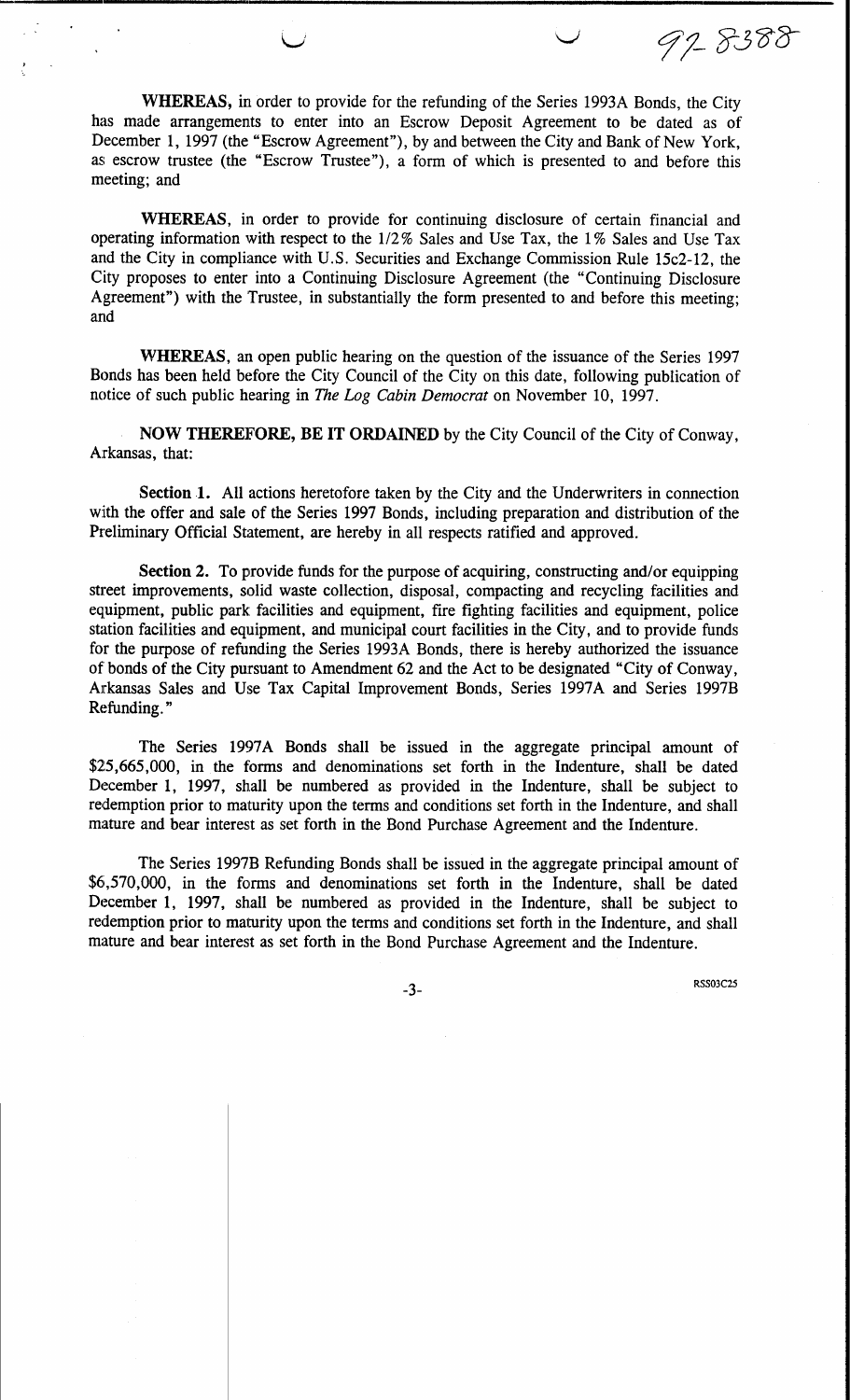Section 3. In order to pay the Series 1997 Bonds as they mature or are called for redemption prior to maturity, with interest thereon, there is hereby pledged (i) all proceeds of the City's one-half percent ( $1/2\%$ ) sales and use tax (the " $1/2\%$  Sales and Use Tax") levied by the City pursuant to Ordinance No. 0-97-45 of the City, adopted September 2, 1997, and (ii) only to the extent needed, the proceeds of the City's one percent  $(1\%)$  local sales and use tax (the "1% Sales and Use Tax") levied pursuant to Ordinance No. 0-81-42 of the City, adopted September 24, 1981. The pledge of and lien on receipts from the 1/2% Sales and Use Tax and the 1% Sales and Use Tax shall secure the Series 1997A Bonds and the Series 1997B Refunding Bonds on a parity basis. The pledge of and lien on the receipts from the 1% Sales and Use Tax securing the Series 1997 Bonds is junior and subordinate to a prior pledge and lien on such receipts securing the City's Sales and Use Tax Capital Improvement Bonds, Series 1993B Refunding, presently outstanding in the principal amount of \$605,000. Collection of the 1/2% Sales and Use Tax and the 1% Sales and Use Tax shall continue as long as either the Series 1997A Bonds or the Series 1997B Refunding Bonds are outstanding. The City covenants and agrees that all receipts from said taxes shall be accounted for separately as special funds on the books of the City. The City's collections of the taxes shall be deposited and shall be used solely as provided in the Indenture.

Section 4. To prescribe the terms and conditions upon which the Series 1997 Bonds are to be executed, authenticated, issued, accepted, held and secured, the Mayor is hereby authorized and directed to execute and acknowledge a Trust Indenture (the "Indenture"), by and between the City and First Commercial Trust Company, National Association, Little Rock, Arkansas, as trustee (the "Trustee"), and the City Clerk is hereby authorized and directed to execute and acknowledge the Indenture and to affix the seal of the City thereto, and the Mayor and the City Clerk are hereby authorized and directed to cause the Indenture to be accepted, executed and acknowledged by the Trustee. The Indenture is hereby approved in substantially the form submitted to this meeting, and the Mayor is hereby authorized to confer with the Trustee and the Underwriters in order to complete the Indenture in substantially the form submitted to this meeting, with such changes as shall be approved by such persons executing the Indenture, their execution to constitute conclusive evidence of such approval.

(Advice is given that a copy of the Indenture in substantially the form authorized to be executed is on file with the City Clerk and is available for inspection by any interested person.)

**Section 5.** There is hereby authorized and approved a Preliminary Official Statement of the City, including the cover page and appendices attached thereto, relating to the Series 1997 Bonds. The Preliminary Official Statement is hereby "deemed final" within the meaning of Rule 15c2-12 of the Securities Exchange Act of 1934. The distribution of the Preliminary Official Statement is hereby approved and ratified. The Preliminary Official Statement, as amended to conform to the terms of the Bond Purchase Agreement, including Exhibit A thereto, and with such other changes and amendments as are mutually agreed to by the City and the Underwriters, is herein referred to as the "Official Statement," and the Mayor is hereby authorized to execute the Official Statement for and on behalf of the City. The Official Statement is hereby approved in substantially the form of the Preliminary Official Statement

**RSS03C25** 

97-8387

-4-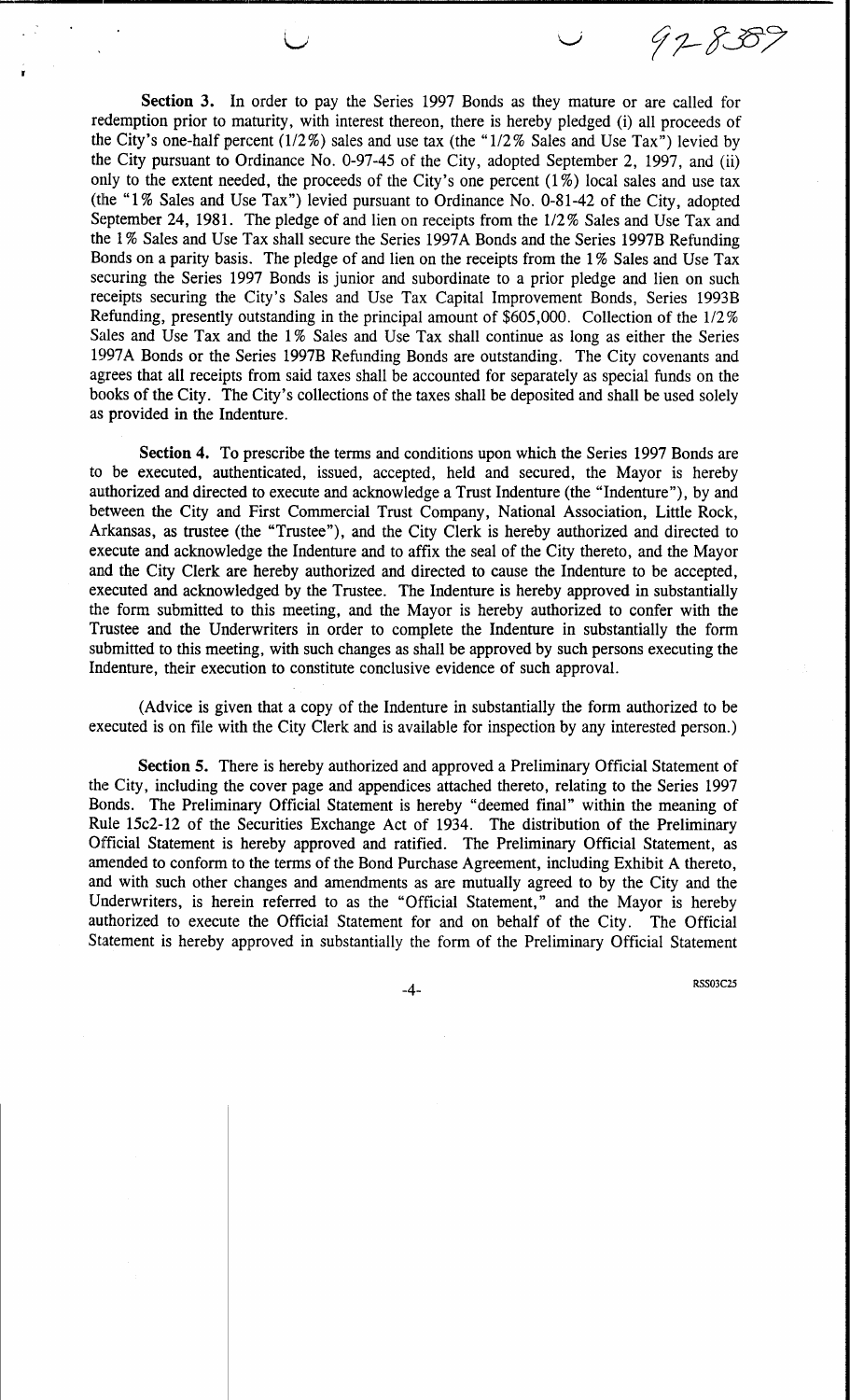submitted to this meeting, and the Mayor is hereby authorized to confer with the Trustee and the Underwriters in order to complete the Official Statement in substantially the form submitted to this meeting, with such changes as shall be approved by such persons, the Mayor's execution to constitute conclusive evidence of such approval.

(Advice is given that a copy of the Preliminary Official Statement is on file with the City Clerk and is available for inspection by any interested person.)

Section 6. There is hereby authorized and directed the acceptance of the offer by the Underwriters, pursuant to a Bond Purchase Agreement to be dated as of the date of its execution (the "Bond Purchase Agreement"), to purchase the Series 1997A Bonds at a price of \$25,215,862.50 plus accrued interest thereon from December 1, 1997 to the date of delivery thereof, and to purchase the Series 1997B Refunding Bonds at a price of \$6,455,025.00 plus accrued interest thereon from December 1, 1997 to the date of delivery thereof. In order to prescribe the terms and conditions upon which the Series 1997 Bonds are to be sold to the Underwriters, the Mayor is hereby authorized and directed to execute the Bond Purchase Agreement on behalf of the City, and the Bond Purchase Agreement is hereby approved in substantially the form submitted to this meeting, and the Mayor is hereby authorized to confer with the Underwriters in order to complete the Bond Purchase Agreement in substantially the form submitted to this meeting, with such changes as shall be approved by such persons executing the Bond Purchase Agreement, their execution to constitute conclusive evidence of such approval.

(Advice is given that a copy of the Bond Purchase Agreement in substantially the form authorized to be executed is on file with the City Clerk and is available for inspection by any interested person.)

Section 7. In order to provide for the defeasance and refunding of the Series 1993A Bonds, the Mayor is hereby authorized and directed to execute an Escrow Deposit Agreement (the "Escrow Agreement"), by and between the City and Bank of New York, as escrow trustee (the "Escrow Trustee"), and the Mayor is hereby authorized and directed to cause the Escrow Agreement to be accepted, executed and acknowledged by the Escrow Trustee. The Escrow Agreement is hereby approved in substantially the form submitted to this meeting, and the Mayor is hereby authorized to confer with the Escrow Trustee and the Underwriters in order to complete the Escrow Agreement in substantially the form submitted to this meeting, with such changes as shall be approved by such persons executing the Escrow Agreement, their execution to constitute conclusive evidence of such approval.

(Advice is given that a copy of the Escrow Agreement in substantially the form authorized to be executed is on file with the City Clerk and is available for inspection by any interested person.)

**RSS03C25** 

97-8390

 $-5-$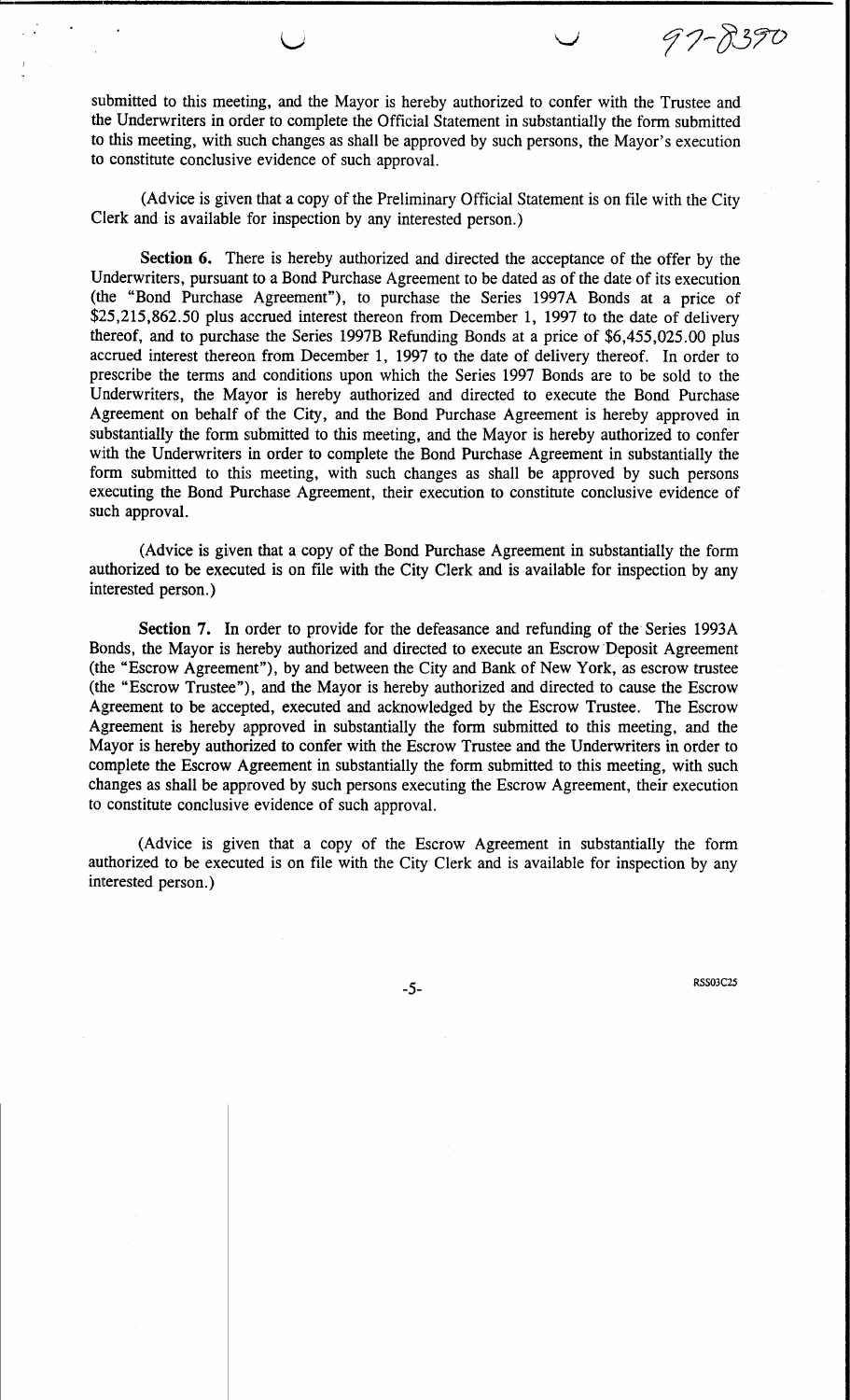Section 8. In order to provide for continuing disclosure of certain financial and operating information with respect to the 1/2% Sales and Use Tax, the 1% Sales and Use Tax and the City in compliance with the provisions of Rule 15c2-12 of the Securities Exchange Act of 1934, the Mayor is hereby authorized and directed to execute a Continuing Disclosure Agreement (the "Continuing Disclosure Agreement"), by and between the City and the Trustee, and the Mayor is hereby authorized and directed to cause the Continuing Disclosure Agreement to be accepted, executed and acknowledged by the Trustee. The Continuing Disclosure Agreement is hereby approved in substantially the form submitted to this meeting, and the Mayor is hereby authorized to confer with the Trustee and the Underwriters in order to complete the Continuing Disclosure Agreement in substantially the form submitted to this meeting, with such changes as shall be approved by such persons executing the Continuing Disclosure Agreement, their execution to constitute conclusive evidence of such approval.

(Advice is given that a copy of the Continuing Disclosure Agreement in substantially the form authorized to be executed is on file with the City Clerk and is available for inspection by any interested person.)

Section 9. In order to secure lower interest rates on the Series 1997 Bonds, the Underwriters have proposed that the City purchase a policy of municipal bond insurance with a portion of the proceeds of the Series 1997 Bonds, which policy shall guarantee the scheduled payment of principal of and interest on the Series 1997 Bonds when due. A commitment letter dated November 10, 1997 (the "Insurance Commitment") has been received by the City from Financial Security Assurance Inc. ("FSA") setting forth the conditions for the issuance of such a policy by FSA. The Insurance Commitment is hereby approved in substantially the form submitted to this meeting, and the Mayor is hereby authorized and directed to execute the Insurance Commitment and to do any and all things necessary to accomplish the delivery of a municipal bond insurance policy by FSA with respect to the Series 1997 Bonds.

(Advice is given that a copy of the Insurance Commitment is on file with the City Clerk and is available for inspection by any interested person.)

**Section 10.** The Mayor and City Clerk, for and on behalf of the City, are hereby authorized and directed to do any and all things necessary to effect the issuance, sale, execution and delivery of the Series 1997 Bonds and to effect the execution and delivery of the Indenture, the Official Statement, the Bond Purchase Agreement, the Escrow Agreement, the Continuing Disclosure Agreement and a Tax Regulatory Agreement relating to the tax exemption of interest on the Series 1997 Bonds, and to perform all of the obligations of the City under and pursuant thereto. The Mayor and the City Clerk are further authorized and directed, for and on behalf of the City, to execute all papers, documents, certificates and other instruments that may be required for the carrying out of such authority or to evidence the exercise thereof.

Section 11. All ordinances, resolutions and parts thereof in conflict herewith are hereby repealed to the extent of such conflict.

 $-6-$ 

**RSS03C25** 

97-8391